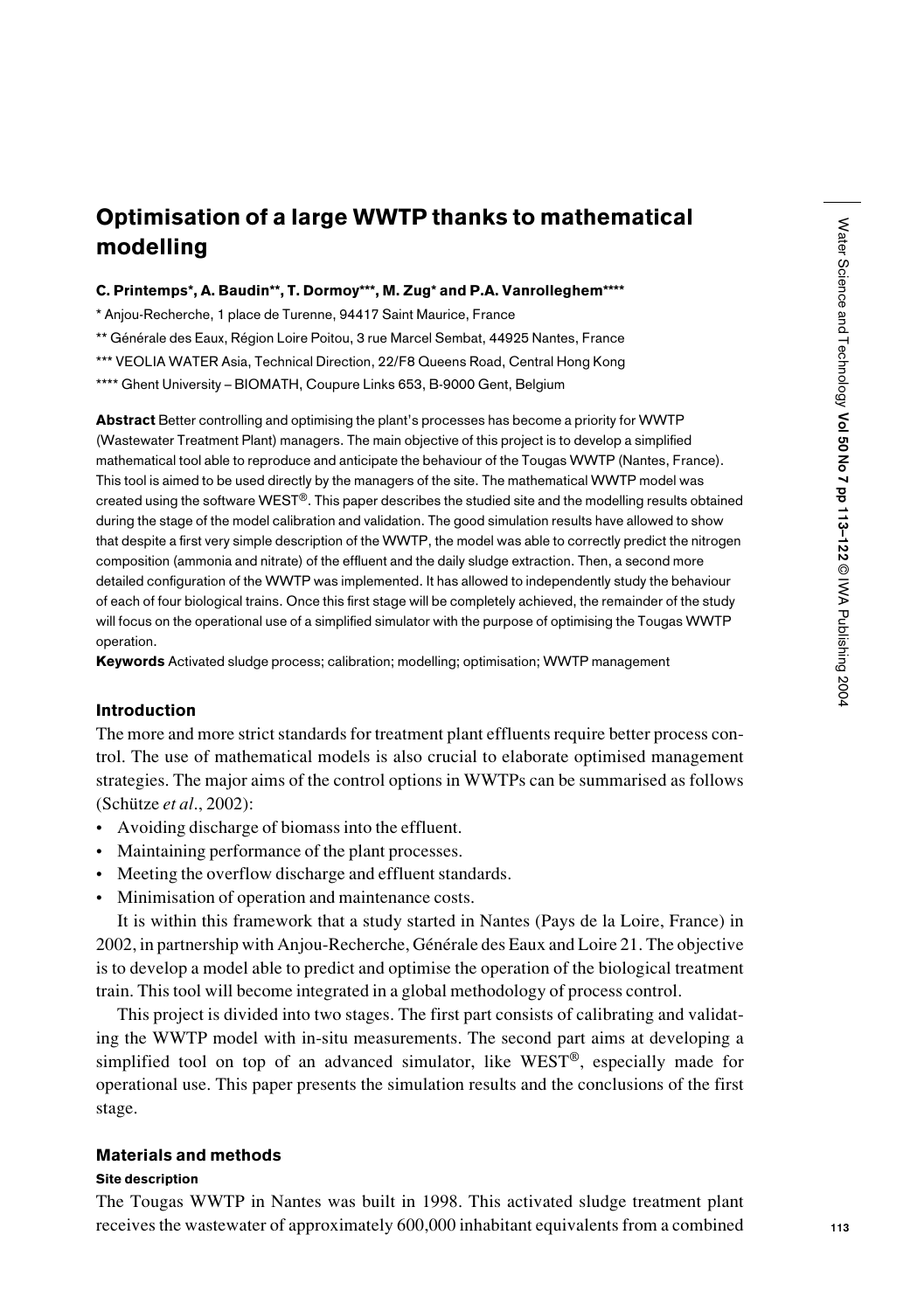sewer system. It is an extended aeration plant with both biological nitrogen and phosphorus removal. A schematic overview of the Tougas WWTP is shown in Figure 1.

The maximal flow from the sewer networks that can be accepted by the WWTP is 6 m<sup>3</sup>/s. Above this value, a bypass discharges flows directly in the river La Loire. At the same time, the biological train cannot treat more than  $3 \text{ m}^3$ /s. The surplus is stored in three storm tanks (total volume of approximately  $20,000 \text{ m}^3$ ) to be released later when the hydraulic peak has passed. Next, the Tougas WWTP consists of a coarse and fine grit, sand removal, grease removal, seven anaerobic tanks (total volume of  $28,000 \text{ m}^3$ ), seven oxidation ditches (total volume of  $91,000 \text{ m}^3$ ), four basins of degassing-distribution, seven secondary settlers (diameter: 53 m; working height: 3.8 m) and a combined outlet in the river La Loire. Each biological train runs by couple, except for the G train.

Nitrification and denitrification processes take place in the same basin. The aeration system is made up of two turbo-compressors and ten ramps of fine bubble diffusers per ditch. It is controlled by a redox potential (ORP) measurement. Each oxidation ditch is equipped with three sensors (dissolved oxygen (DO), ORP and total suspended solids (TSS) sensors). The return of activated sludge (RAS) to the anaerobic tanks is fundamental for a good operation of the activated sludge process. The applied method in this WWTP consists of relating the RAS to the clarifier outflow rate by a constant factor. In this case, the RAS rate is increased with increasing flow. The goal of the control action is to maintain the sludge concentration in the oxidation ditches, which is about  $4 \text{ g TSS/l}$ , of which about 70% is organic. The pumping of waste activated sludge (WAS) is controlled by a clock. By increasing the waste activated sludge, settling limitations may be overcome, but at the same time, the biological performance may be affected. The effluent has to respect the following legal limits: 30 mg/l of TSS, 25 mg/l of BOD, 90 mg/l of COD, 20 mg/l of TN and 5 mg/l of  $NH<sub>4</sub>$ -N. The yearly percentage of biological phosphorus removal must be at least 50%. These characteristics have to be respected 95% of the time in accordance with the French Regulation.

#### Mechanistic model description and simulation procedure

The mathematical model was created using the software WEST® (Hemmis, 2002). The modelling and simulation package WEST<sup>®</sup> provides the modeller with a user-friendly platform to use existing models or to implement and test new models (Vanhooren *et al*., 2002). The treatment plant has been modelled using an extended ASM1-model (Henze *et al*., 1986), for the activated sludge conversion part, while the settling model of Takács *et al*. (1991) was used to describe the behaviour of clarifiers. This extended ASM1-model was developed by Anjou-Recherche (Lesouëf, 1990) and recently implemented in the WEST®



**114** Figure 1 A schematic overview of the Tougas WWTP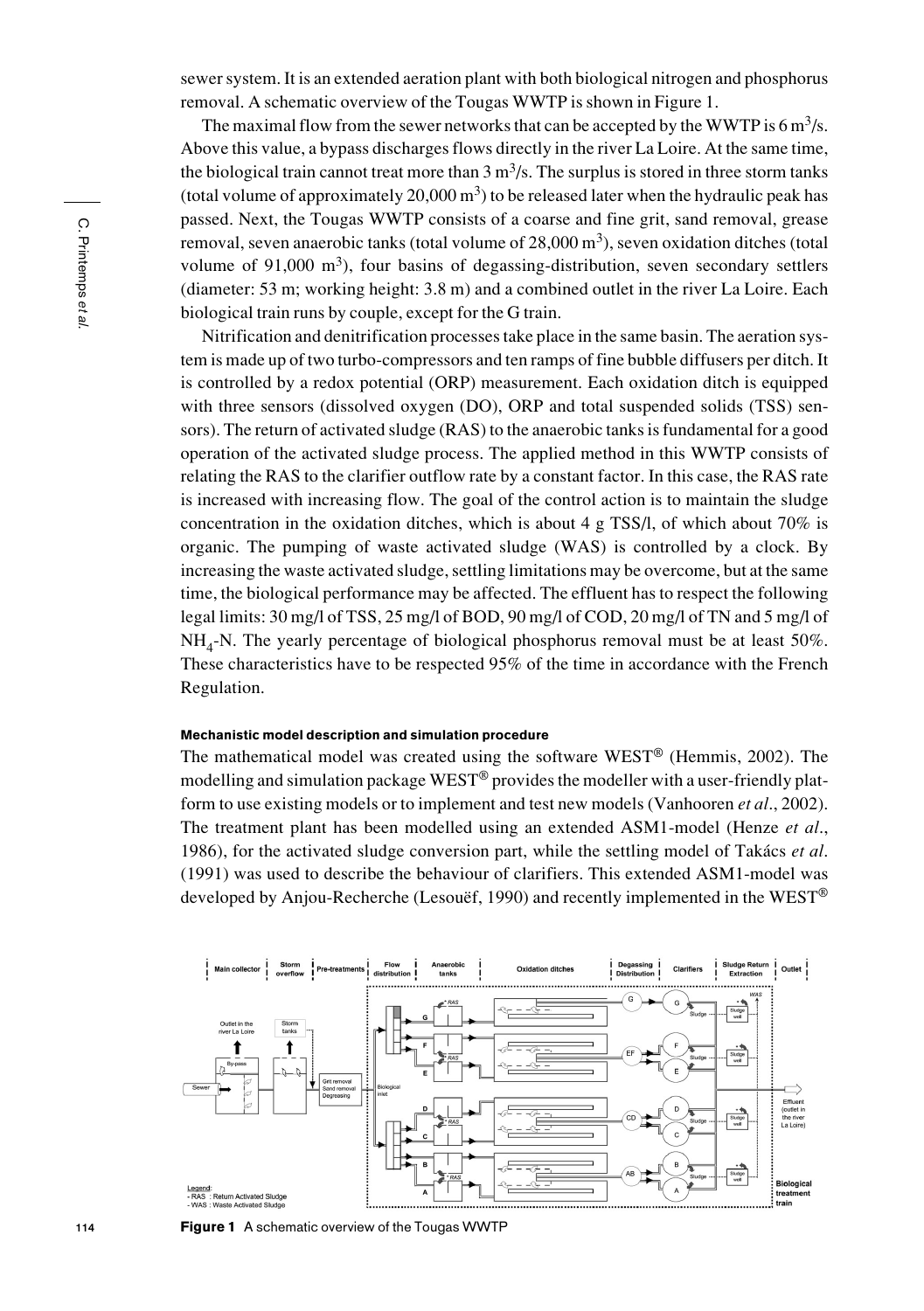environment (Printemps *et al*., 2002). Its main strength is to take into account a specific fractionation of TSS and a process of mineral TSS dissolution, which allow to correctly reproduce sludge production. The effect of water temperature on kinetics and the effect of a low alkalinity concentration on nitrification were also integrated. Note that this model is not able to describe biological phosphorus removal.

The first step in the simulation procedure is to simulate the system under study to steady state using an influent of constant flow and composition. This ensures a consistent starting point and should eliminate the influence of starting conditions (Copp, 2002). Then, starting from the steady state solution, a dynamic simulation using an influent of hourly flow and composition can be carried out. Two Tougas WWTP models were implemented in WEST<sup>®</sup>. The first one is a very simple description of the WWTP (see Figure 2). The aim is to compare the WEST® results with those calculated by the software SIMBA/SIMBAD (Lesouëf, 1990), which does not allow to build a configuration with several parallel trains. The second more detailed plant model has then been built in order to increase the precision of the predictions.

# The first Tougas WWTP model

The seven biological treatment trains have been summarised in one train. The activated sludge unit (ASU) No 1 constitutes the anaerobic zone and the four following units are the aerated basins. ASU3 and ASU5 are aerated, in contrast to ASU2 and ASU4. The goal of this description is to take into account the aeration ramps distribution within the tanks (see Figure 3). We judged that the anoxic zone represented about 10% of the total volume. The DO concentrations of the aerated basins are regulated using two PI-controllers. A nitrate return loop has been implemented in the WWTP model with the purpose of reproducing the circulation within the aerated ditches. A ratio control of 10 was chosen. This high number indicates good mixing. The clarifier was controlled using the actual measurements of the RAS flow, the WAS flow and the sludge volume index (SVI). A daily sample is taken for each train and analysed for SVI.

#### The measurement campaign

The WWTP model was mainly calibrated and then validated on the basis of a measurement campaign, which was performed between May 3, 2002 and July 31, 2002 at the Tougas WWTP, with the aim of completing the analyses of self monitoring. Daily composite samples were taken at the WWTP inlet and analysed for dissolved COD and VSS (Volatile Suspended Solids). To follow continuously the ammonia and nitrate concentrations in the combined outlet, two on-line analysers were placed during the measurement campaign. At the same time, a second DO sensor was installed in the G ditch in order to study the oxygen distribution in the basin. Figure 3 shows the distribution of aeration ramps, the position of both DO sensors in the G ditch and the DO measurements obtained between June 17 and 23,

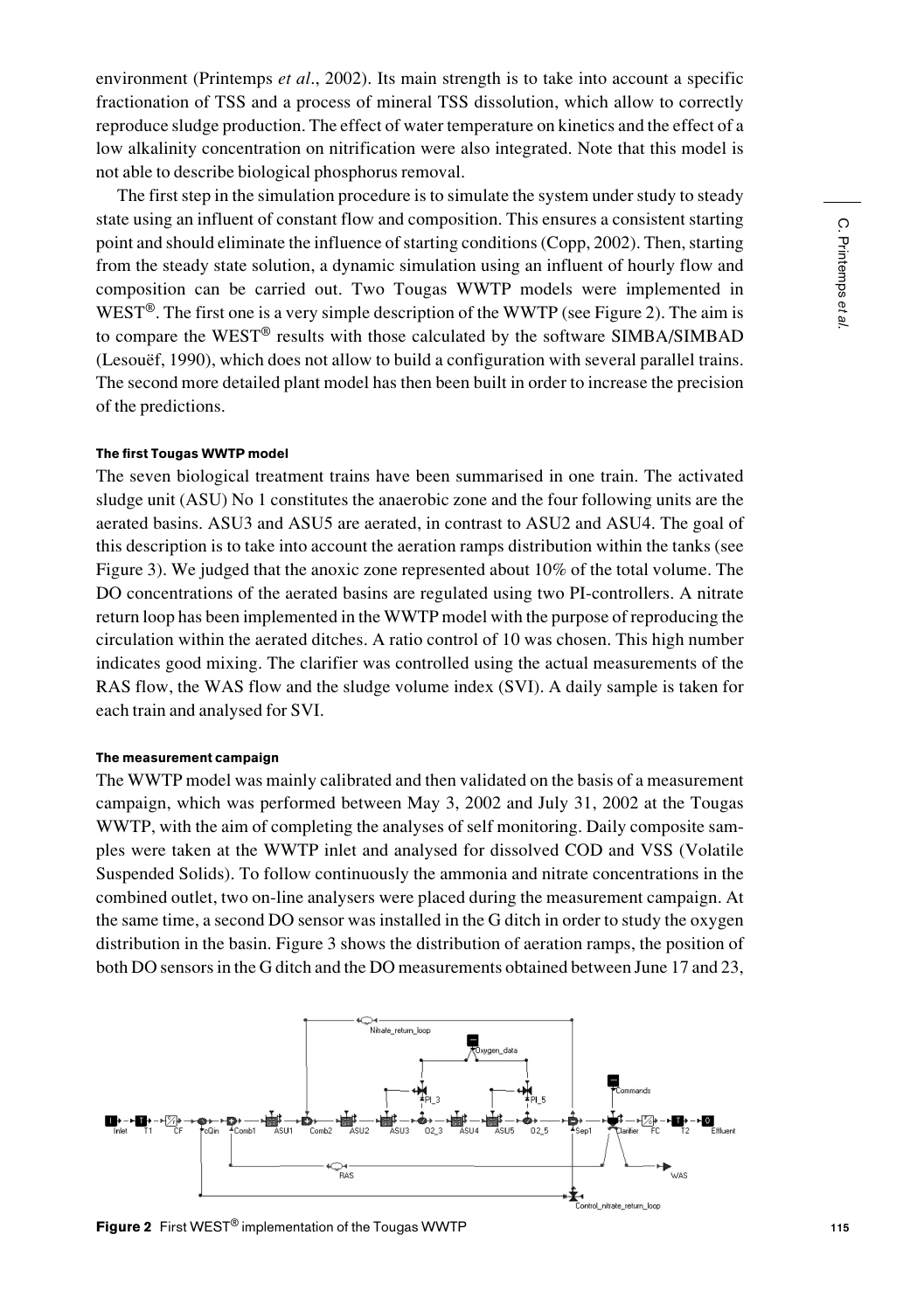

**Figure 3** Measurements of the dissolved oxygen concentration in the G oxidation ditch

2002. Similar values were measured on both DO sensors along this period. Only a few differences can be observed for the lowest concentrations (0.5 to 1.0 mg/l). Thus, we have applied the same setpoint values of DO concentration in ASU3 and ASU5.

#### Results and discussion

#### Calibration stage

The calibration and validation stage mainly focused on the nitrogen composition of the combined outlet and the sludge quantity extracted for sludge treatment. The WWTP model was calibrated with the data set of May 3 to 19, 2002. The results obtained on nitrogen pollutant emissions are presented in Figures 4 and 5. A large difference between the ammonia concentrations measured with the on-line analyser, and those measured with the self monitoring can be observed, while there is a good reproducibility of the nitrate data. The model



Figure 4 Calibration – May 3 to 19, 2002



Figure 5 Calibration – May 3 to 19, 2002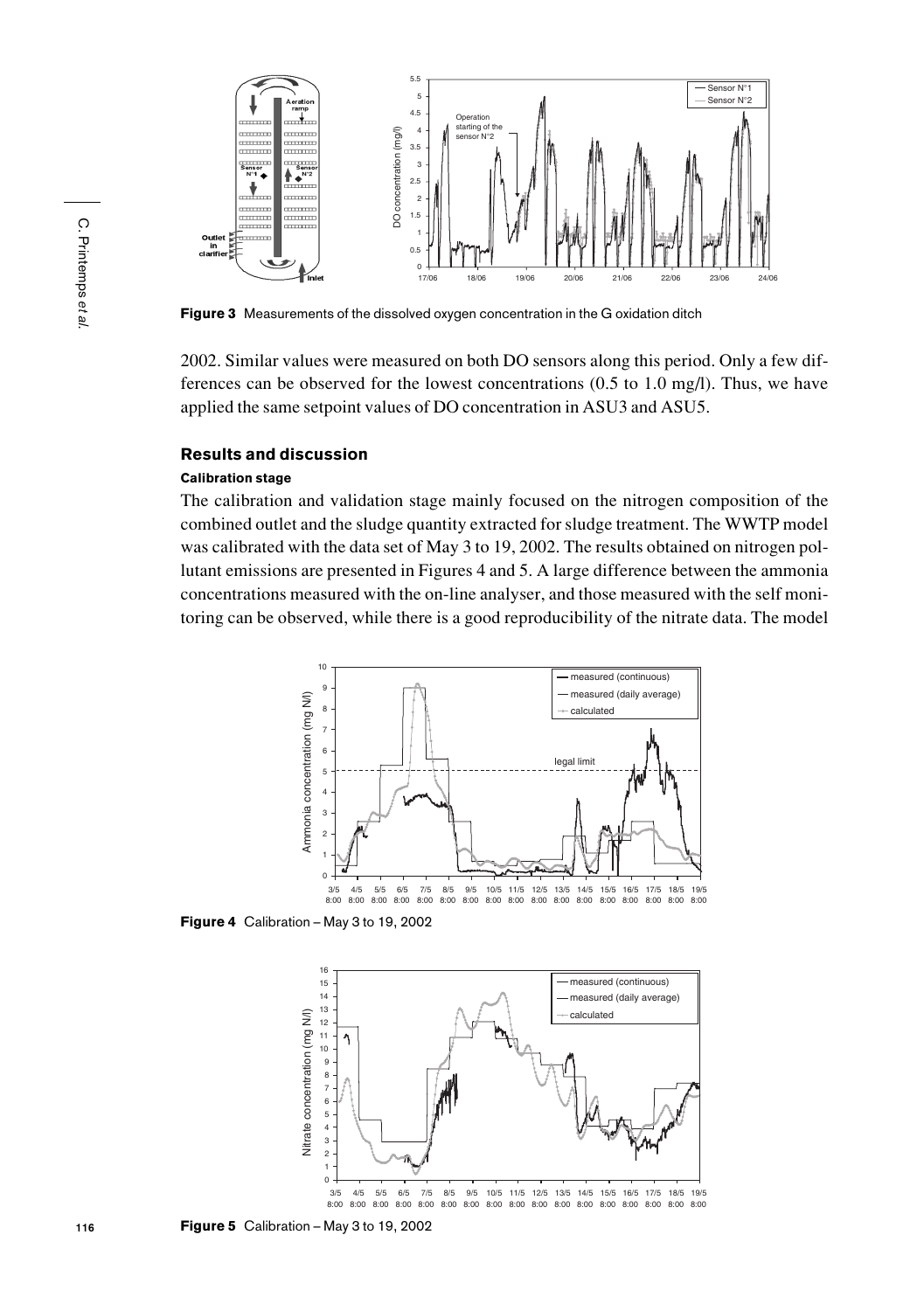

C. Printemps *et al.*

C. Printemps et al

Figure 6 Calibration – May 3 to 18, 2002



Figure 7 Calibration – May 3 to 19, 2002

was calibrated taking mainly into account the daily average of the ammonia concentration and the continuous nitrate measurement.

Even if the use of on-line analysers can be sometimes a complex operation, the continuous measurement is so important for the calibration of a model that it appears essential. Figures 6 and 7 show the results obtained concerning the daily extracted sludge masses and the TSS concentration of return activated sludge. Similar for the ammonia and nitrate concentrations of the effluent, the simulation follows the data set.

#### Validation stage

The WWTP model was then validated with the data set of June and July, 2002. All results were calculated with the set of parameters determined at the end of the calibration stage. The results obtained on nitrogen pollutant emissions are shown in Figures 8 to 11.

These simulation results show that a correctly calibrated and validated WWTP model is able to supply good predictions concerning the evolution of the effluent nitrogen composition. The use of a simulation tool seems also to be very interesting for the WWTP managers. For example, it could be used to predict how to optimise the biological treatment in order to limit the ammonia peaks and to avoid violation of the effluent standards.

Figures 12 and 13 show the results obtained concerning the daily sludge extractions. No sludge was extracted from the secondary clarifiers on June 22, June 30 and July 6, 2002. The measured and calculated monthly extracted masses are shown in Table 1. These calculations do not take into account the values of May 1 and 2, 2002. The daily average error between simulation and measurement data is less than 6%. This prediction constitutes interesting information, which could be used to better manage the sludge treatment of the WWTP.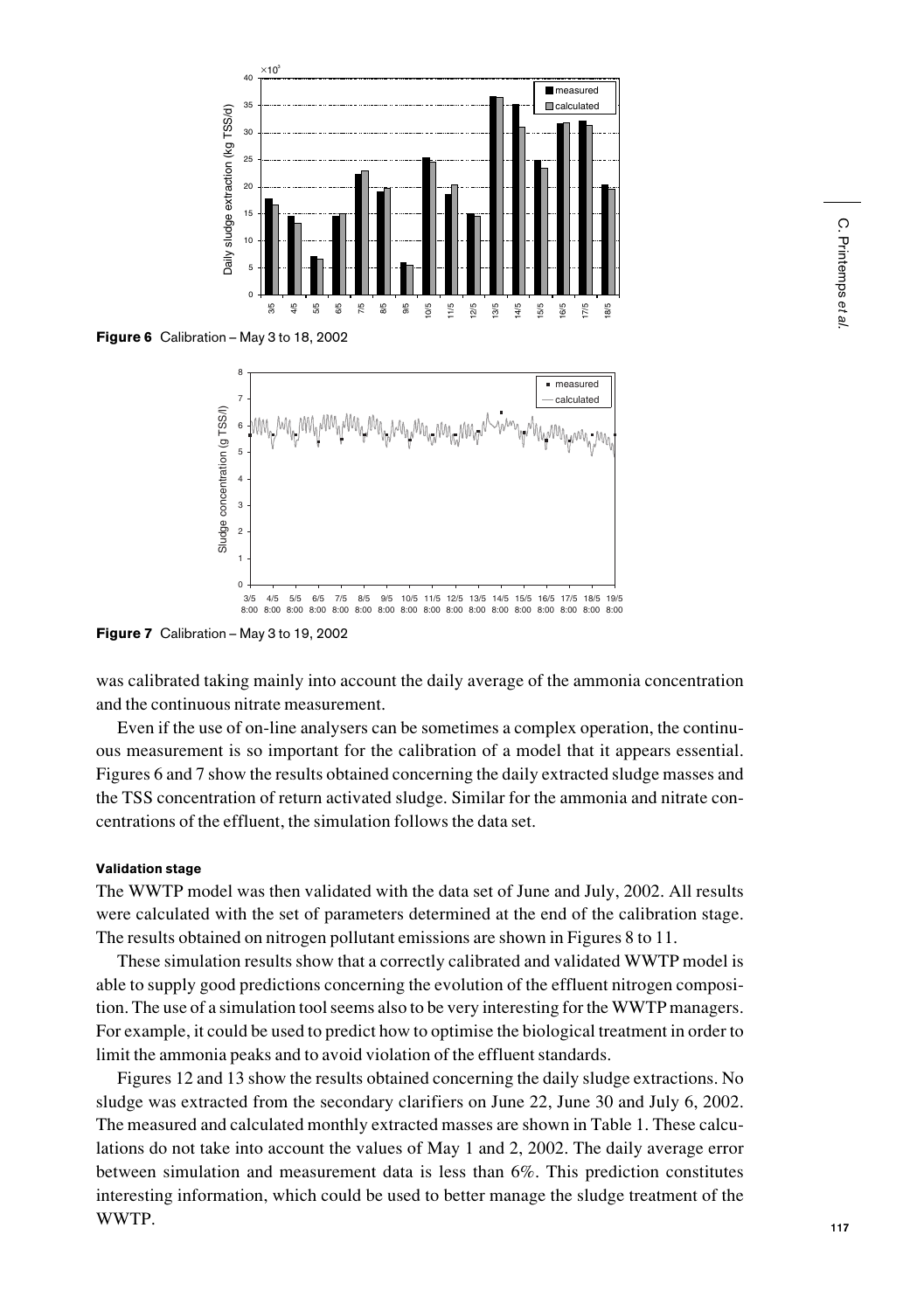

Figure 8 Validation – June, 2002



Figure 9 Validation – June, 2002



Figure 10 Validation – July, 2002



Figure 11 Validation – July, 2002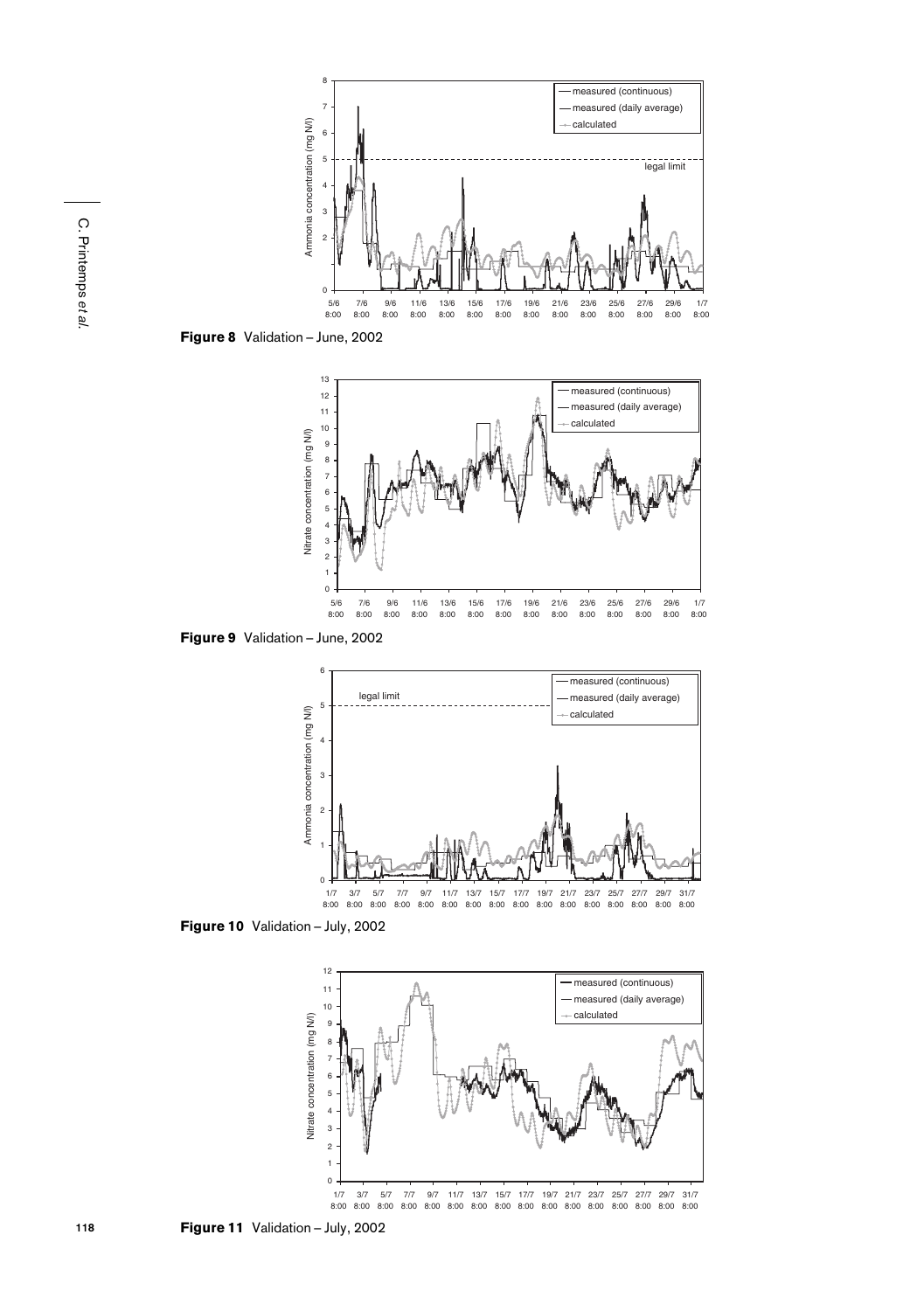

Figure 12 Validation – June, 2002



Figure 13 Validation – July, 2002

Table 1 Comparison between the measured and calculated monthly extracted sludge masses

|                                          | May, 2002 | <b>June, 2002</b> | <b>July, 2002</b> |
|------------------------------------------|-----------|-------------------|-------------------|
| Measured mass (10 <sup>3</sup> kg TSS)   | 665.0     | 603.7             | 523.3             |
| Calculated mass (10 <sup>3</sup> kg TSS) | 677.7     | 573.1             | 505.2             |
| Error $(\%)$                             | $+1.9$    | $-5.1$            | $-3.5$            |

WEST® results are similar to those calculated by the software SIMBA/SIMBAD. The only difference concerns the aeration strategy implemented in both tools. Indeed, it does not exist any PI-controller in the node library of SIMBA/SIMBAD.

#### More detailed Tougas WWTP model

A second scheme of the WWTP was implemented in WEST®. This new model consists of four biological trains. The objective of this new part is to increase the precision of the prediction by elaborating a more realistic WWTP configuration able to independently simulate the behaviour of each train. This increased complexity is needed, because the different trains are loaded and almost managed differently. Indeed, the control strategies of aeration, RAS and WAS for each train are totally independent. This model was tested for the data set of July, 2002. Along this period, only the B oxidation ditch was not equipped with its DO sensor. Each biological train was modelled with the same set of parameters as the one used for the first WWTP model. As it could be expected, the overall nitrogen pollutant emissions calculated by both WWTP models are very close. To follow the behaviour of the G biological train, a daily composite sample was taken at the clarifier outflow during the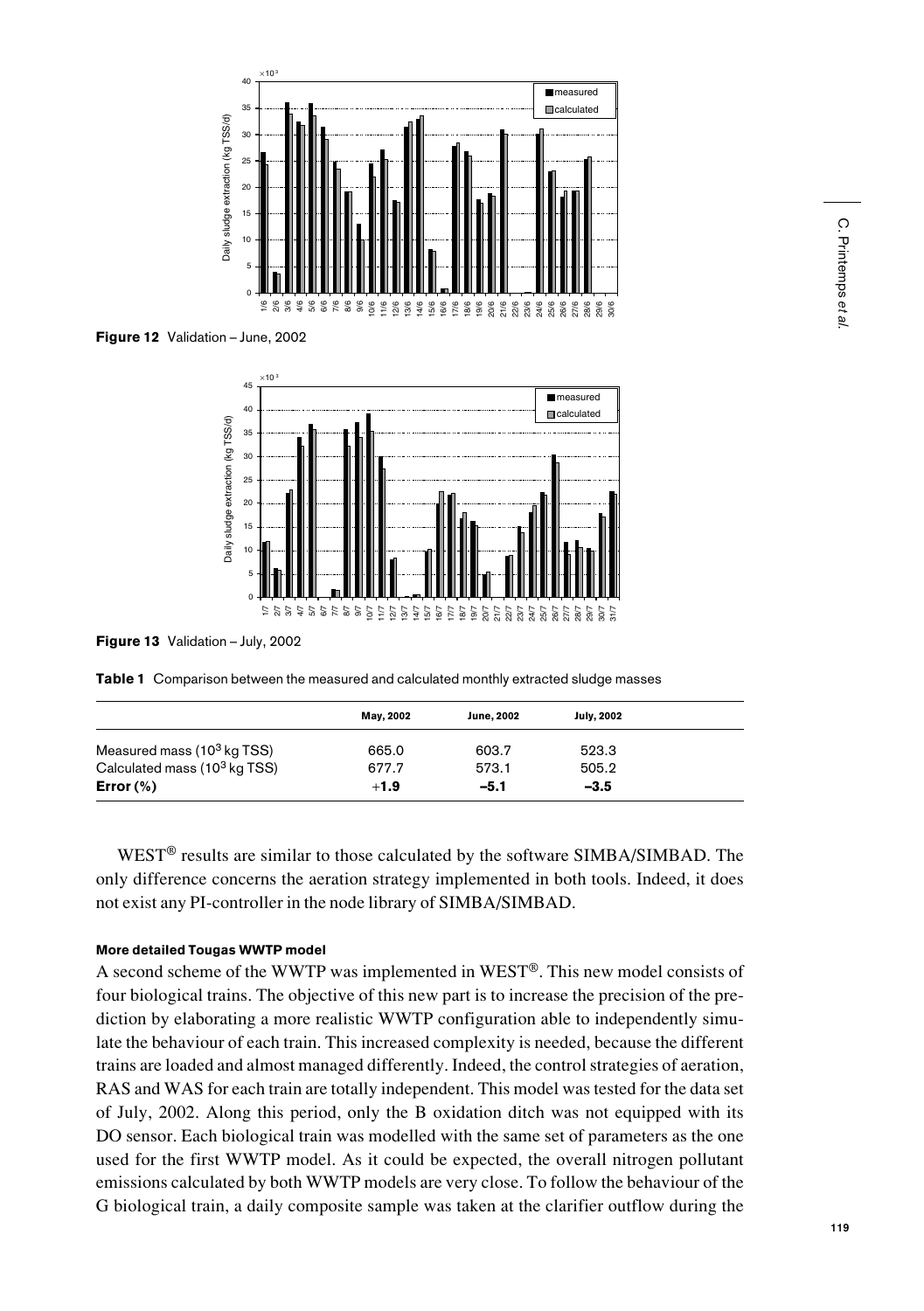measurement campaign and analysed for ammonia and nitrate. Figures 14 and 15 show that the model is able to predict the evolution of this specific effluent. With this new description of the WWTP, the model is now able to give reliable information about the TSS concentrations of mixed liquor and RAS. Figures 16 and 17 show the simulation results obtained on the G biological train.

Although the overall dynamics are correctly reproduced by the model, the quality of the simulation results for each of the four trains is not identical. Concerning the extracted sludge masses, the error between simulation and measurement data can increase up to about 10%, as shown in Table 2.



Figure 14 Outlet of G train – July, 2002



Figure 15 Outlet of G train – July, 2002

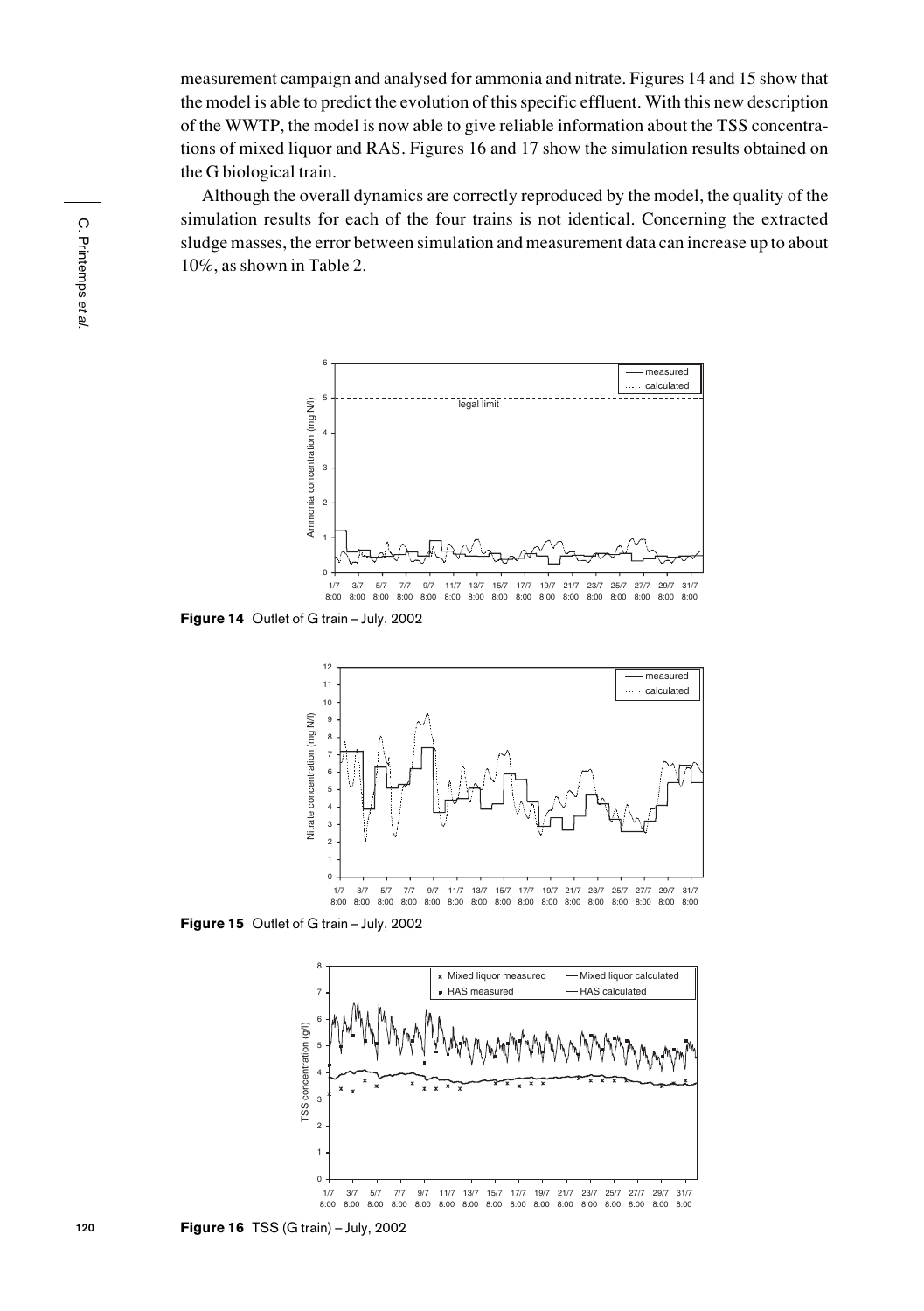

Figure 17 WAS (G train) – July, 2002

|  | Table 2 Comparison between the measured and calculated extracted sludge masses of July |  |  |
|--|----------------------------------------------------------------------------------------|--|--|
|--|----------------------------------------------------------------------------------------|--|--|

|                                               | <b>AB</b> train | <b>CD</b> train | <b>EF</b> train | <b>G</b> train |
|-----------------------------------------------|-----------------|-----------------|-----------------|----------------|
| Average WAS flow rate $(m^3/d)$               | 1.140           | 1.024           | 656             | 358            |
| Measured mass $(10^3 \text{ kg} \text{ TSS})$ | 173.5           | 171.8           | 122.8           | 55.1           |
| Calculated mass (10 <sup>3</sup> kg TSS)      | 157.8           | 163.8           | 126.6           | 57.0           |
| Error $(\%)$                                  | $-9.1$          | $-4.7$          | $+3.1$          | $+3.5$         |

The practical management of the Tougas WWTP does not require to investigate a configuration divided into seven trains. On the contrary, to simulate with a still more detailed model would significantly increase the calculation time. In this context, a compromise has to be found.

#### Research perspectives

With the aim of adapting the WWTP model to its future operational use, the demonstration of a relationship between the air flow rate and the  $K<sub>l</sub>a'$ <sup>'</sup> (wastewater reaeration constant) value is actually in progress. Even if the first simulation results are encouraging, it needs to be investigated further. The good results presented above show that the crucial point is to correctly reproduce the DO concentrations measured in the different oxidation ditches. If this condition is met, the model will be able to simulate the behaviour of the WWTP. To completely achieve the validation stage, the robustness of the model for different rainfall events (hydraulic peaks) and cold periods (temperature effect) must be evaluated.

Also, the Tougas WWTP operation needs to be investigated further with the second model. Once this part is realised, the objective is to develop a simplified tool from the WEST® results, especially made for a regular use by the operators of the Tougas treatment plant.

# **Conclusions**

The purpose of this modelling is not limited to a simple comparison between simulations and measurements, but is to validate a mathematical tool whose use will allow to better understand, characterise and finally anticipate the behaviour of the biological train of the Tougas WWTP. The simulation results obtained on the measurement campaign events show that despite a first very simple description of the WWTP, the model is able to predict the evolution of the effluent composition and the daily extraction of sludge over a long period. To conclude, once the model will be completely calibrated and validated with a variety of events, it will be possible to describe the behaviour of the biological train in details under various weather conditions. A second more detailed configuration of the WWTP was